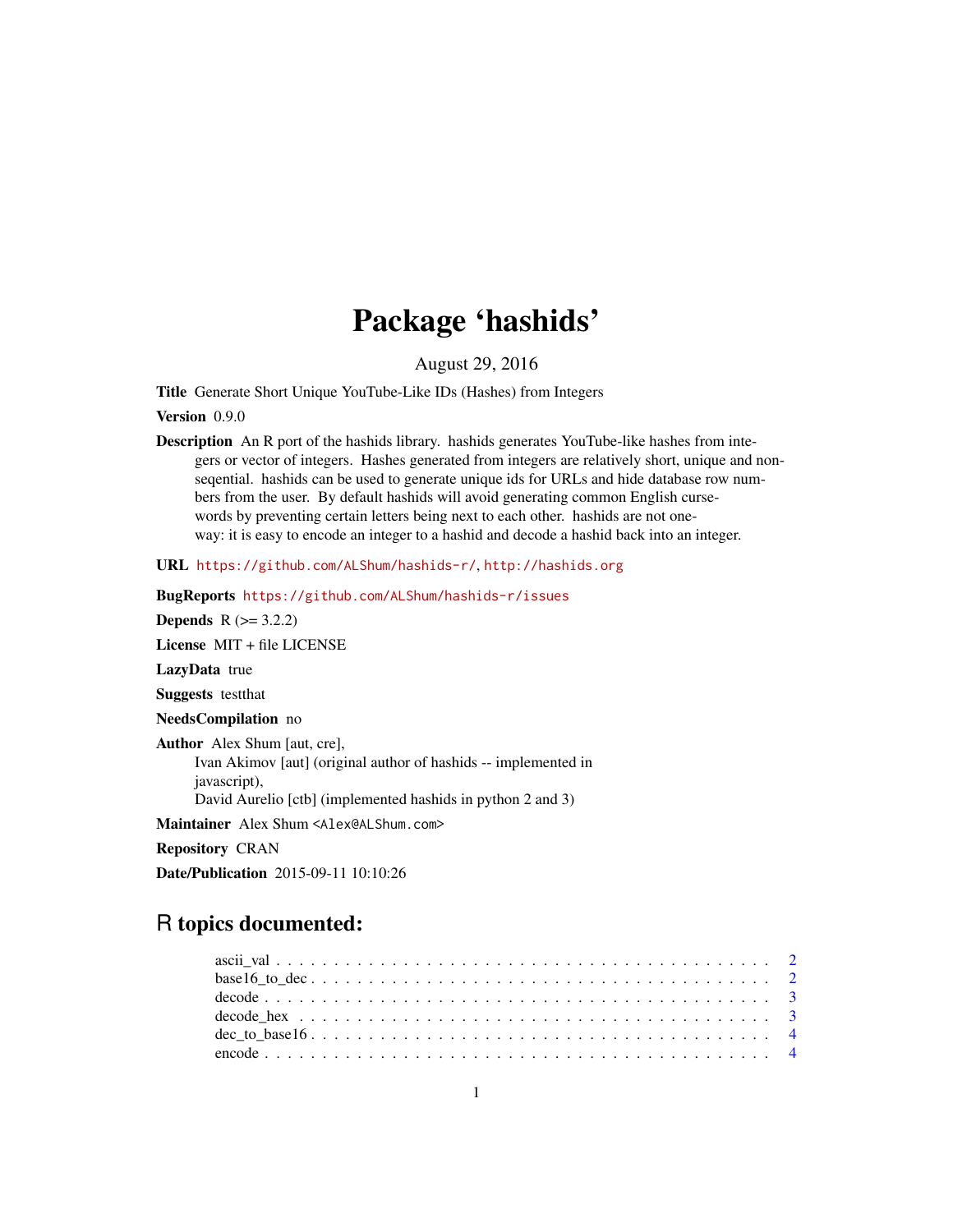<span id="page-1-0"></span>

ascii\_val *Calculate the ascii value number of a character*

#### Description

Calculate the ascii value number of a character

#### Usage

ascii\_val(char)

#### Arguments

char character

#### Value

ascii value integer

| base16_to_dec | Converts a base 16 string to a base 10 number. Because I couldn't get |
|---------------|-----------------------------------------------------------------------|
|               | base R functions to work for big hex numbers.                         |

#### Description

Converts a base 16 string to a base 10 number. Because I couldn't get base R functions to work for big hex numbers.

#### Usage

base16\_to\_dec(str\_16)

#### Arguments

str\_16 base 16 number as a string.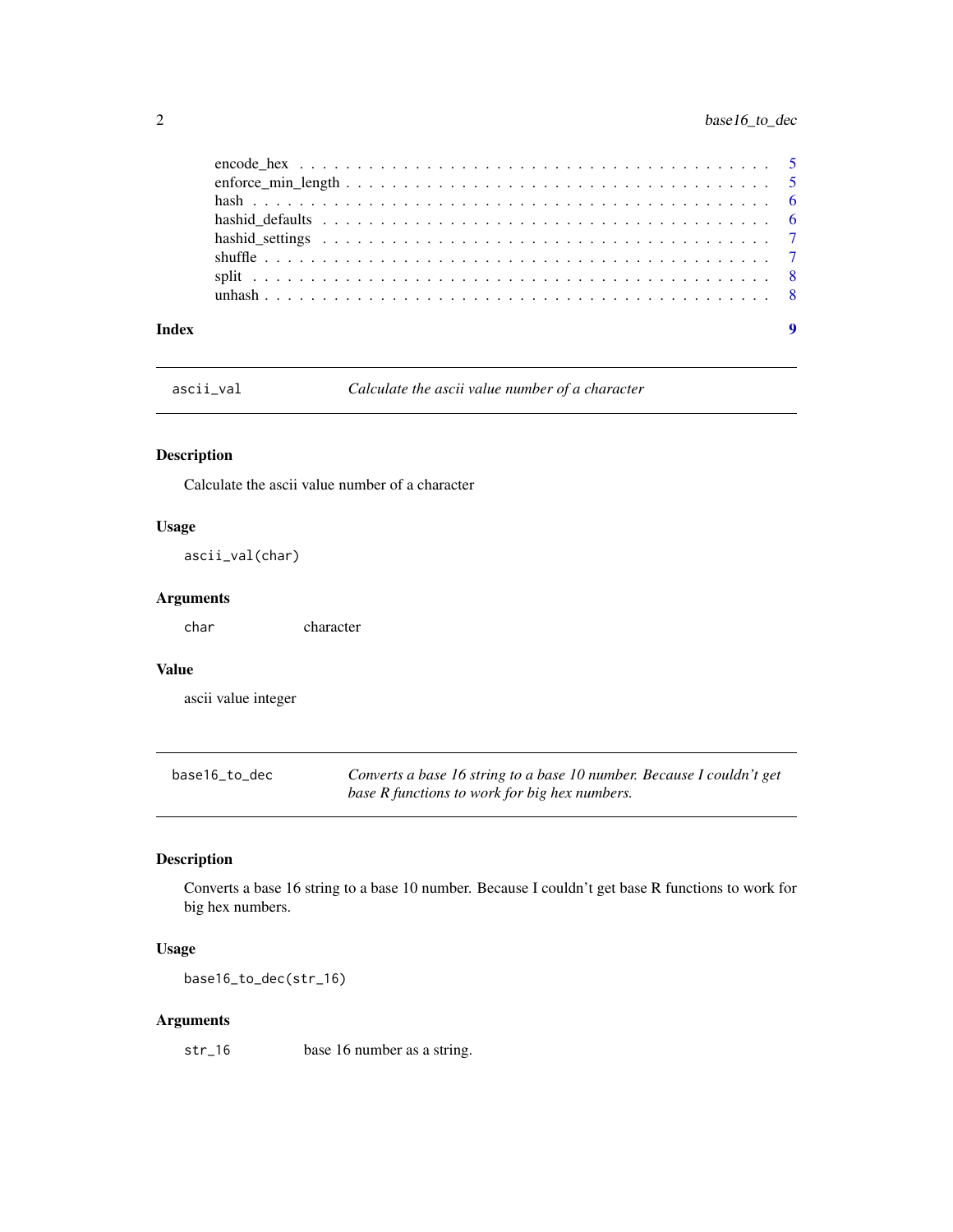#### <span id="page-2-0"></span>decode 3

#### Value

base 10 integer.

decode *Decodes a hashid into the original integer or integer vector*

#### Description

Decodes a hashid into the original integer or integer vector

#### Usage

decode(hash\_str, settings)

#### Arguments

| hash_str | hashid string to decode into integer or integer vector |
|----------|--------------------------------------------------------|
| settings | Settings list generated by hashid_settings             |

#### Value

integer or integer vector

| decode hex | Decodes a hashid into the original hexidecimal number |  |
|------------|-------------------------------------------------------|--|
|------------|-------------------------------------------------------|--|

#### Description

Decodes a hashid into the original hexidecimal number

#### Usage

decode\_hex(hashid, settings)

#### Arguments

| hashid   | hashid to decode                           |
|----------|--------------------------------------------|
| settings | Settings list generated by hashid_settings |

#### Value

hexidecimal number as a string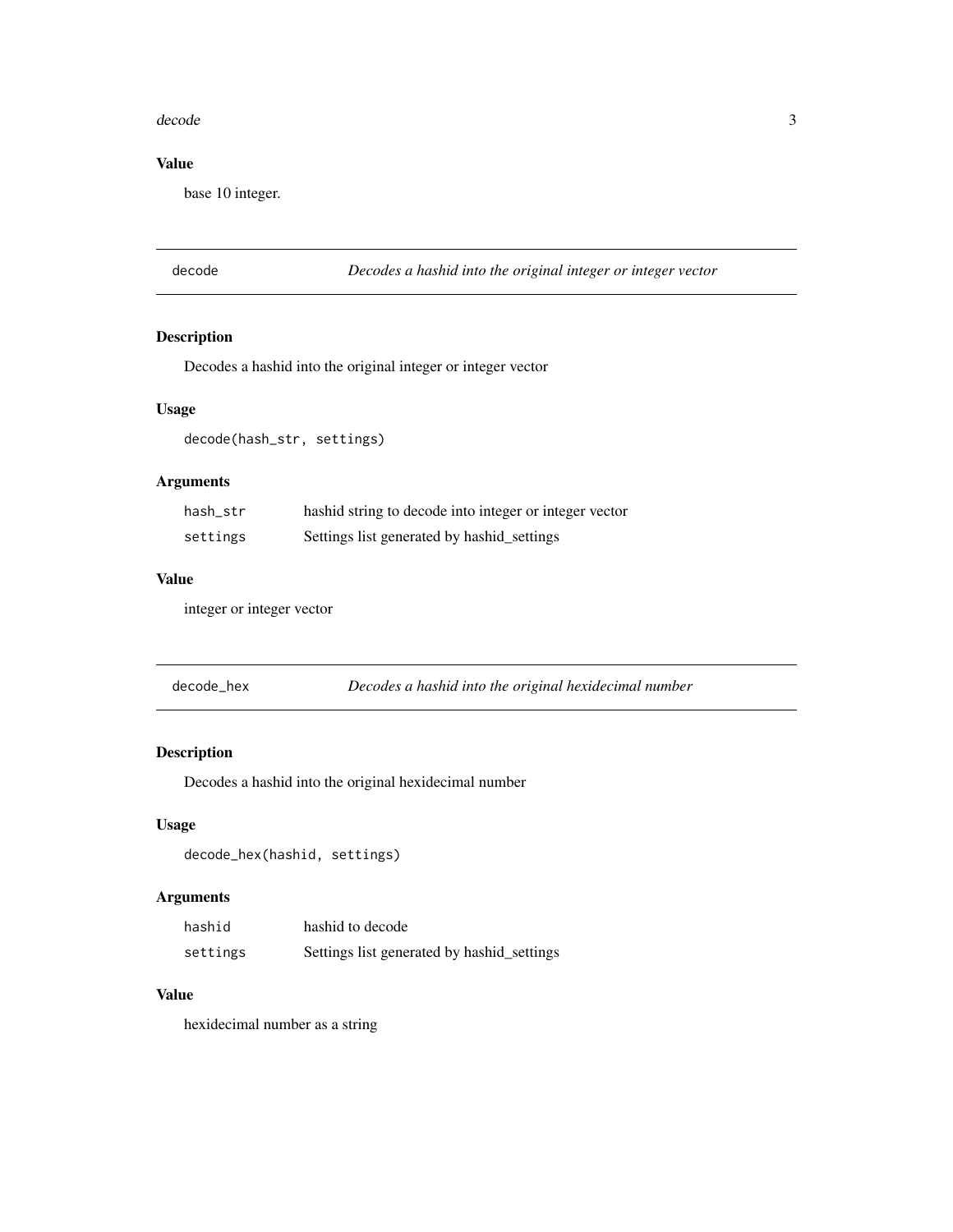<span id="page-3-0"></span>4 encode encode encode encode encode encode encode encode encode encode encode encode encode encode encode encode encode encode encode encode encode encode encode encode encode encode encode encode encode encode encode enc

#### Description

Converts a base 10 number to base 16 number. Because I couldn't get R's as.hexmode() to work for big integers.

#### Usage

dec\_to\_base16(dec)

#### Arguments

dec base 10 integer

#### Value

base 16 number as a string

| encode | Encodes an integer or integer vector into a hashid string. All numbers |
|--------|------------------------------------------------------------------------|
|        | must be non-negative integers.                                         |

#### Description

Encodes an integer or integer vector into a hashid string. All numbers must be non-negative integers.

#### Usage

```
encode(int, settings)
```
#### Arguments

| int      | Integer or integer vector to encode        |
|----------|--------------------------------------------|
| settings | Settings list generated by hashid_settings |

#### Value

hashid string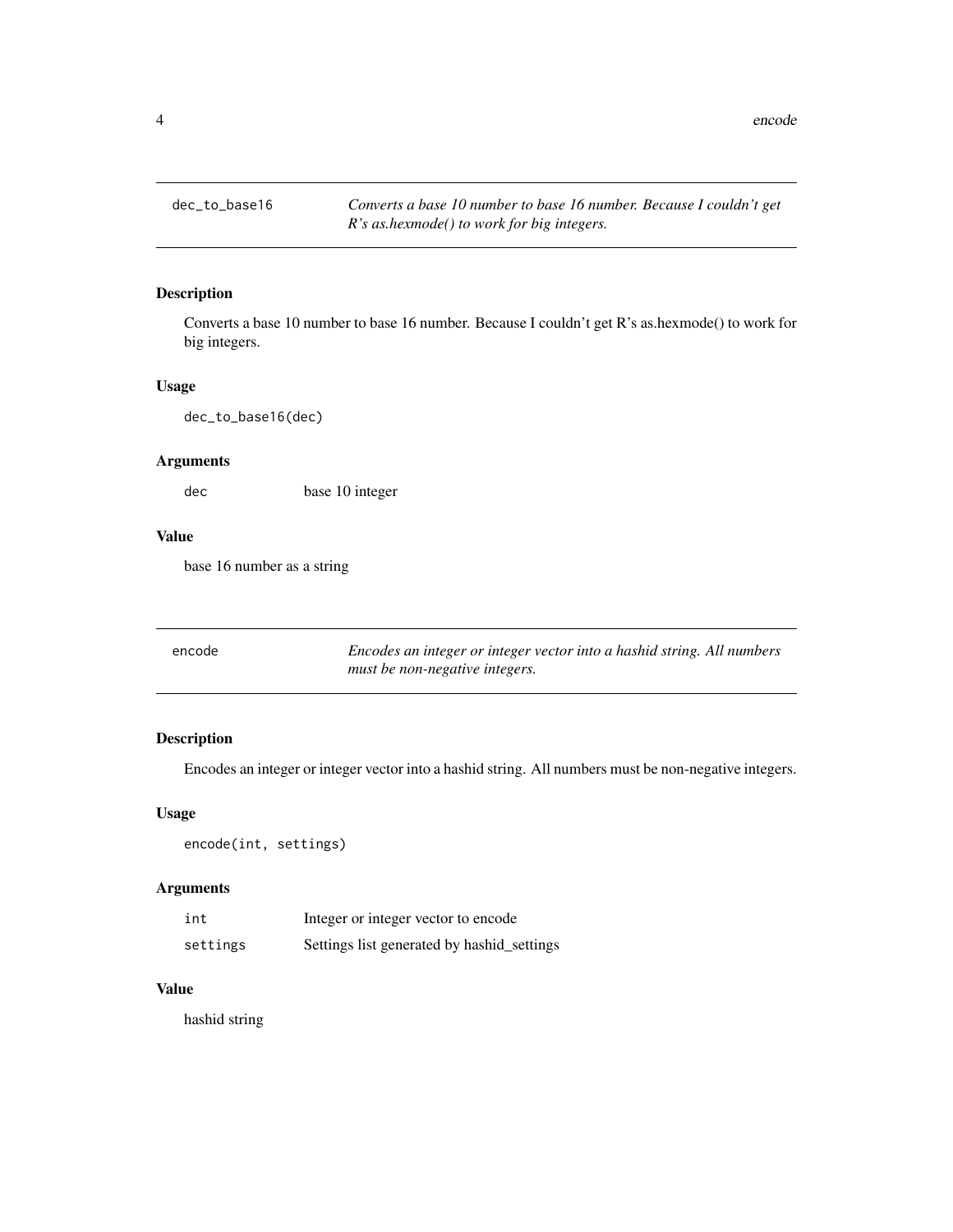<span id="page-4-0"></span>

#### Description

Encodes a hexademical number into a hashid

#### Usage

```
encode_hex(hex_str, settings)
```
#### Arguments

| hex_str  | Hexadecimal number as string               |
|----------|--------------------------------------------|
| settings | Settings list generated by hashid_settings |

#### Value

hashid string

| enforce_min_length | Enforces hashid minimum length by padding the hashid with addi- |  |
|--------------------|-----------------------------------------------------------------|--|
|                    | tional characters.                                              |  |

#### Description

Enforces hashid minimum length by padding the hashid with additional characters.

#### Usage

```
enforce_min_length(encoded, min_length, alphabet, guards, values_hash)
```
#### Arguments

| encoded     | encoded hashid                               |
|-------------|----------------------------------------------|
| min_length  | minimum length required for hashid           |
| alphabet    | set of letters used to generate hashid       |
| guards      | set of guards used to generate hashid        |
| values_hash | value hashed used to select guard characters |

#### Value

hashid with padded characters to insure minimum length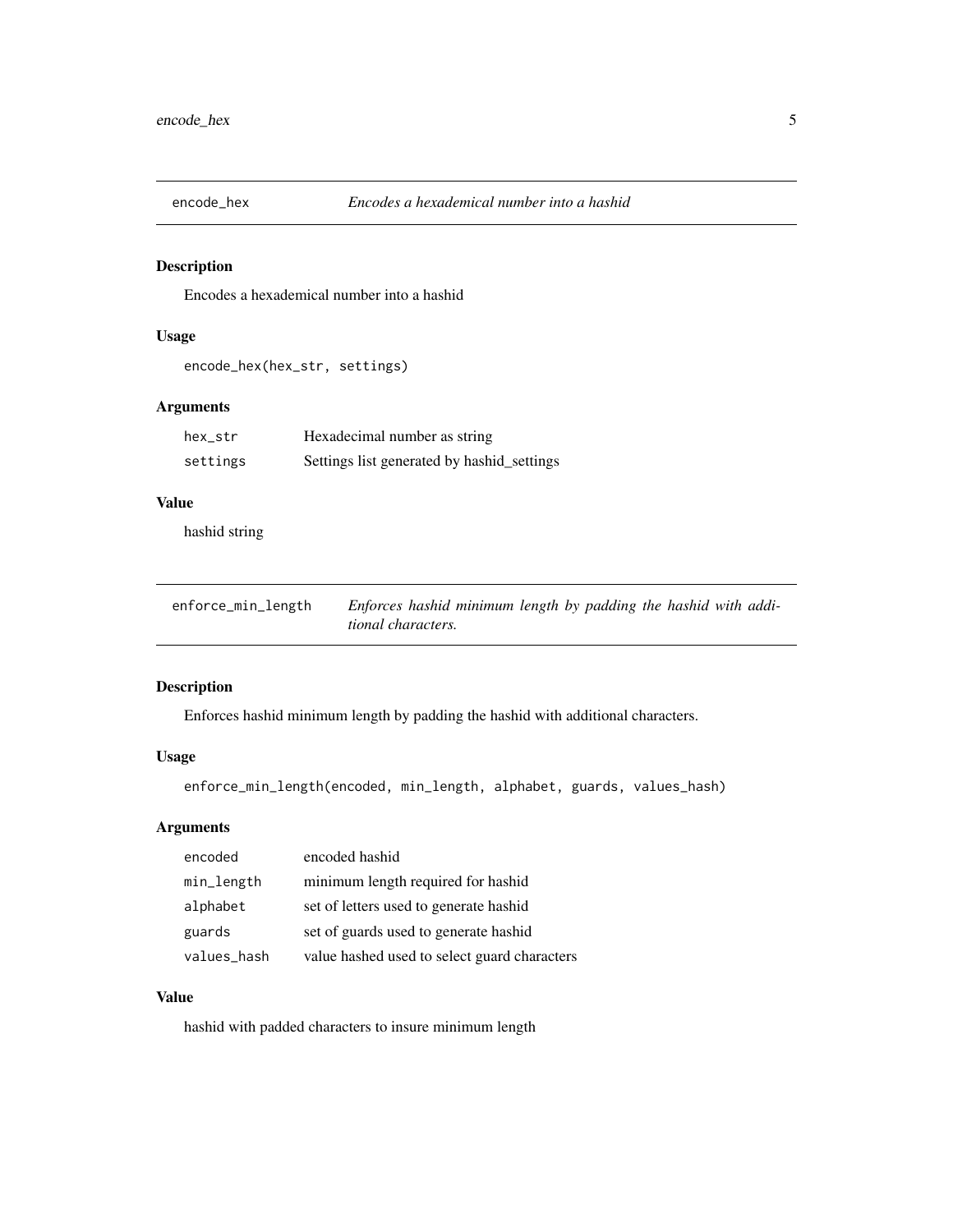<span id="page-5-0"></span>hash *Maps an integer to a string. Generated string will be inversely proportional to alphabet length.*

#### Description

Maps an integer to a string. Generated string will be inversely proportional to alphabet length.

#### Usage

hash(number, alphabet)

#### Arguments

| number   | Integer to hash              |
|----------|------------------------------|
| alphabet | Possible letters for string. |

#### Value

hashed string

hashid\_defaults *Default Values for hashid settings*

#### Description

Default alphabet, separators, and ratio of character separators and guards for hashid

#### Usage

DEFAULT\_ALPHABET

DEFAULT\_SEPS

RATIO\_SEPARATORS

RATIO\_GUARDS

#### Format

chr "abcdefghijklmnopqrstuvwxyzABCDEFGHIJKLMNOPQRSTUVWXYZ1234567890"

#### Source

http://www.hashids.org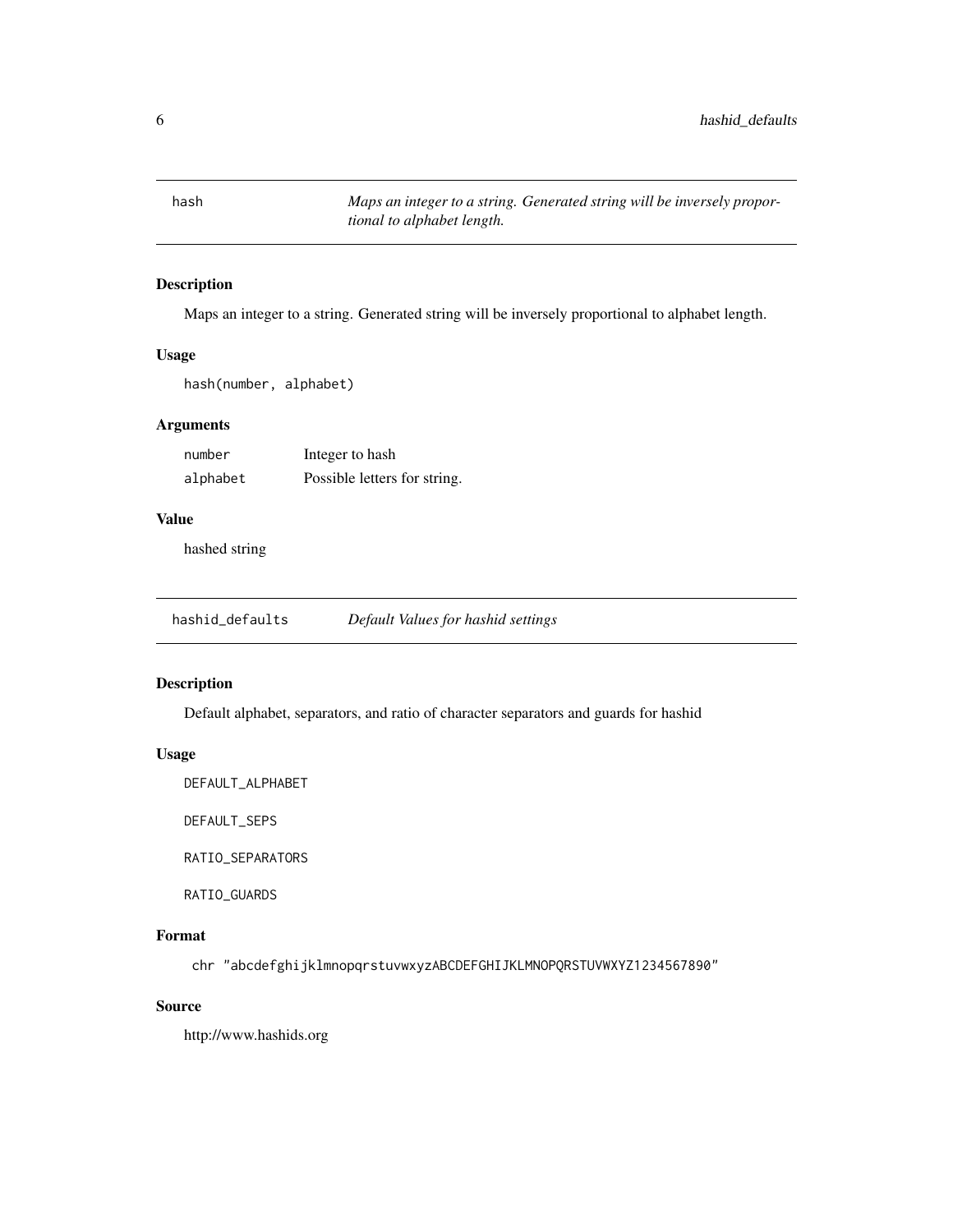<span id="page-6-0"></span>hashid\_settings *A function to create a hashid settings list.*

#### Description

A function to create a hashid settings list.

#### Usage

```
hashid_settings(salt, min_length = 0, alphabet = DEFAULT_ALPHABET,
sep = DEFAULT_SEPS)
```
#### Arguments

| salt       | An additional string to make hashids more unique. |
|------------|---------------------------------------------------|
| min_length | Minimum length for hashid.                        |
| alphabet   | String of characters for hashid.                  |
| sep        | String of characters to use as separators.        |

#### Value

A list of parameters used in encoding and decoding.

| Permutes the characters in a string based on an inputted salt string. |
|-----------------------------------------------------------------------|
|                                                                       |

#### Description

Permutes the characters in a string based on an inputted salt string.

#### Usage

shuffle(string, salt)

#### Arguments

| string | String to be permuted                                   |
|--------|---------------------------------------------------------|
| salt   | cryptograph salt string that is used to permute strings |

#### Value

shuffled string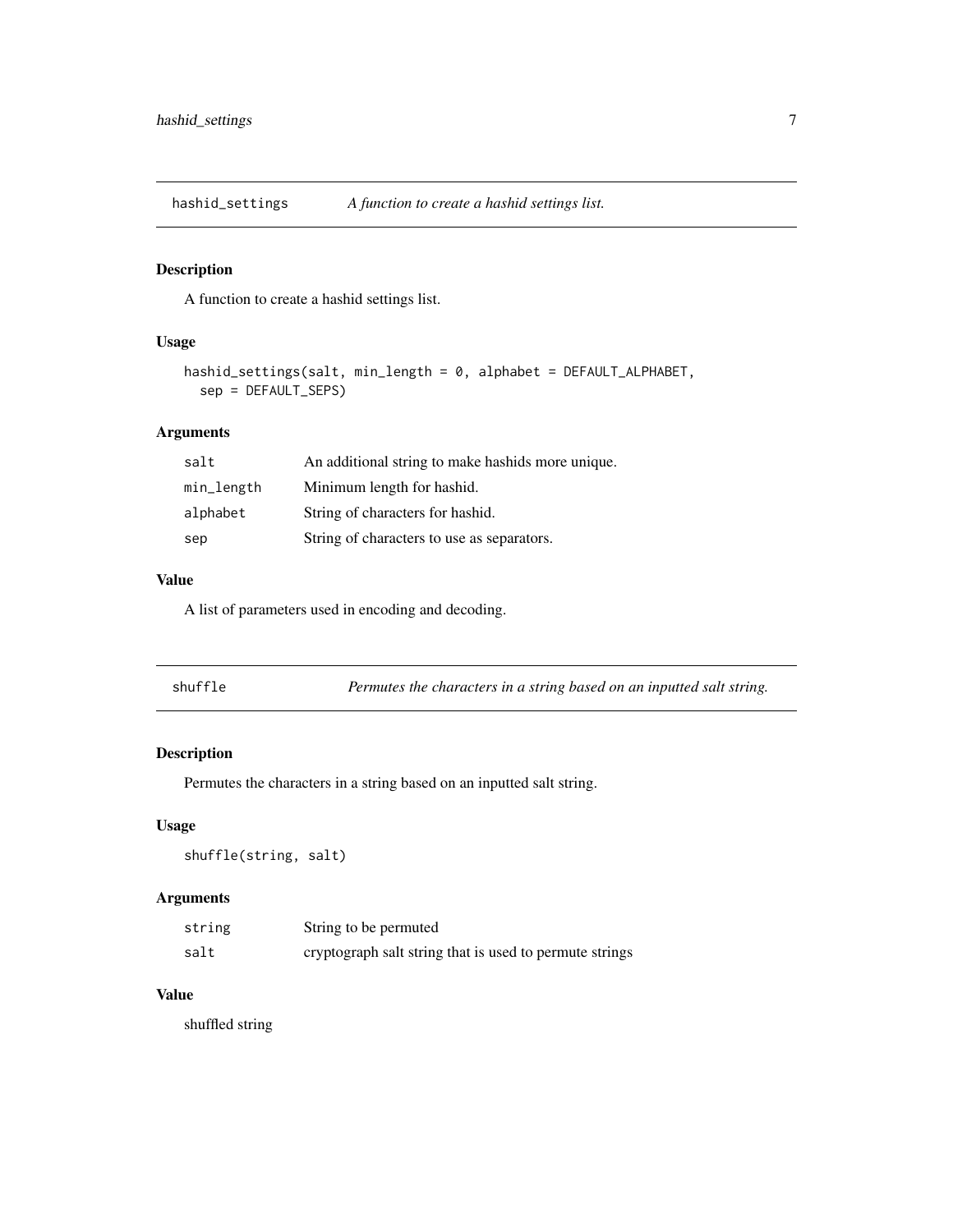<span id="page-7-0"></span>

#### Description

Splits a string based on a set of splitting characters

#### Usage

```
split(string, splitters)
```
#### Arguments

| string    | String to split                         |
|-----------|-----------------------------------------|
| splitters | set of splitting characters as a string |

#### Value

split vector of characters

unhash *Unhashes a string to an integer based on alphabet.*

#### Description

Unhashes a string to an integer based on alphabet.

#### Usage

```
unhash(hashed, alphabet)
```
#### Arguments

| hashed   | String to unhash                |
|----------|---------------------------------|
| alphabet | Set of letters used for hashing |

#### Value

Unhashed integer